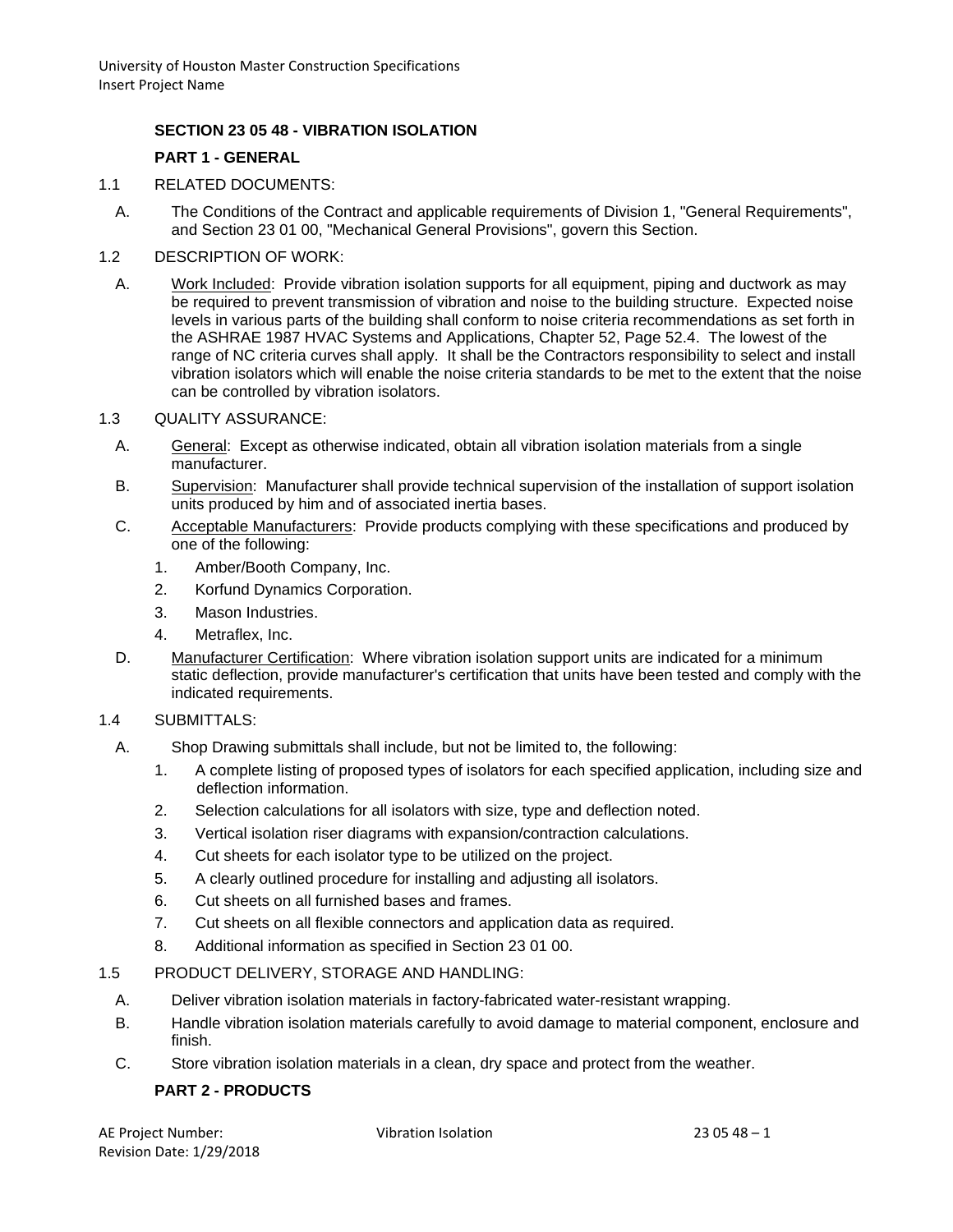## 2.1 TECHNICAL REQUIREMENTS:

- A. Deflections indicated are minimums and it shall be the responsibility of the isolation manufacturer to determine the amount of spring deflection required for each isolator to achieve optimum performance, prevent the transmission of objectionable vibration and meet the noise criteria referenced herein.
- B. Spring type vibration isolators shall be used for all equipment driven by motors of 3 hp and larger, unless otherwise noted. Equipment driven by motors 2 hp and smaller shall be isolated by means of elastomeric mounts or hangers properly sized for 1/2" deflection, unless noted otherwise.
- C. All spring isolators shall be completely stable in operation and shall be designed for not less than 30% reserve deflection beyond actual operating conditions. Spring isolators shall be horizontally stable and designed for a minimum kx/ky ratio (horizontal to vertical spring rate) of 1.2 times the static deflection (in inches) divided by the working height (in inches).
- D. All elastomeric isolators and isolator components shall be of neoprene or high quality synthetic rubber with antioxidant additives and shall be sized for a maximum load of 60 psi and a rating of 40 durometers.
- E. All vibration isolators and bases furnished by the Contractor shall be designed for and treated for resistance to corrosion. Steel components shall be cleaned and painted with industrial grade enamel. All nuts, bolts, and washers shall be zinc-electroplated. Structural steel bases shall be thoroughly cleaned of welding slag and primed with zinc-chromate or metal etching primer. A finish coat of industrial grade enamel shall be applied over the primer.
- F. All isolators exposed to the weather shall have steel parts PVC coated, hot dipped galvanized or be of stainless steel. Aluminum components [shall be etched and painted with industrial grade enamel.]
- G. Isolators for equipment installed outdoors shall be designed to provide adequate restraint due to normal wind conditions and to withstand wind loads of 50 pounds/square foot applied to any exposed surface of the isolated equipment. Where isolators do not meet this requirements, stainless steel tie down cables shall be provided.
- H. Equipment subjected to excessive horizontal air thrust shall be furnished with isolated thrust resisters to limit displacement to 1/4".
- I. Where height-saving brackets for side mounting of isolators are required, the height-saving brackets shall be designed to provide for an operating clearance of 2" under the isolated structure, and designed so that the isolators can be installed and removed when the operating clearance is 2" or less. When used with spring isolators having a deflection of 2-1/2" or more, the height-saving brackets shall be of the pre-compression type to limit exposed bolt length between the top of the isolator and the underneath side of the bracket.
- J. Required spring deflections for isolators supporting various items of equipment are shown on the Drawings or tabulated elsewhere in these specifications, but in no case shall be less than one inch. The springs shall be capable of 30% over-travel before becoming solid.
- K. All isolators supporting a given piece of equipment shall limit the length of the exposed adjustment bolt between the top and base to a maximum range of 1" to 2".
- L. All isolators supporting a given piece of equipment shall be selected for approximately equal spring deflection.
- 2.2 ISOLATOR TYPES:
	- A. General: Isolator types shall be one or more of the following as listed under Paragraph 2.04, "Equipment Isolation". Model numbers of Amber/Booth products are included for identification. Products of other specified manufacturers are acceptable provided they comply with all of the requirements of the specification.
	- B. Floor Mounts:
		- 1. Type SW: An adjustable, free-standing, open-spring mounting with combination leveling and equipment fastening bolt. The spring shall be welded to the spring mounting base plate and compression plate for stability. The isolator shall be designed for a minimum kx/ky (horizontal-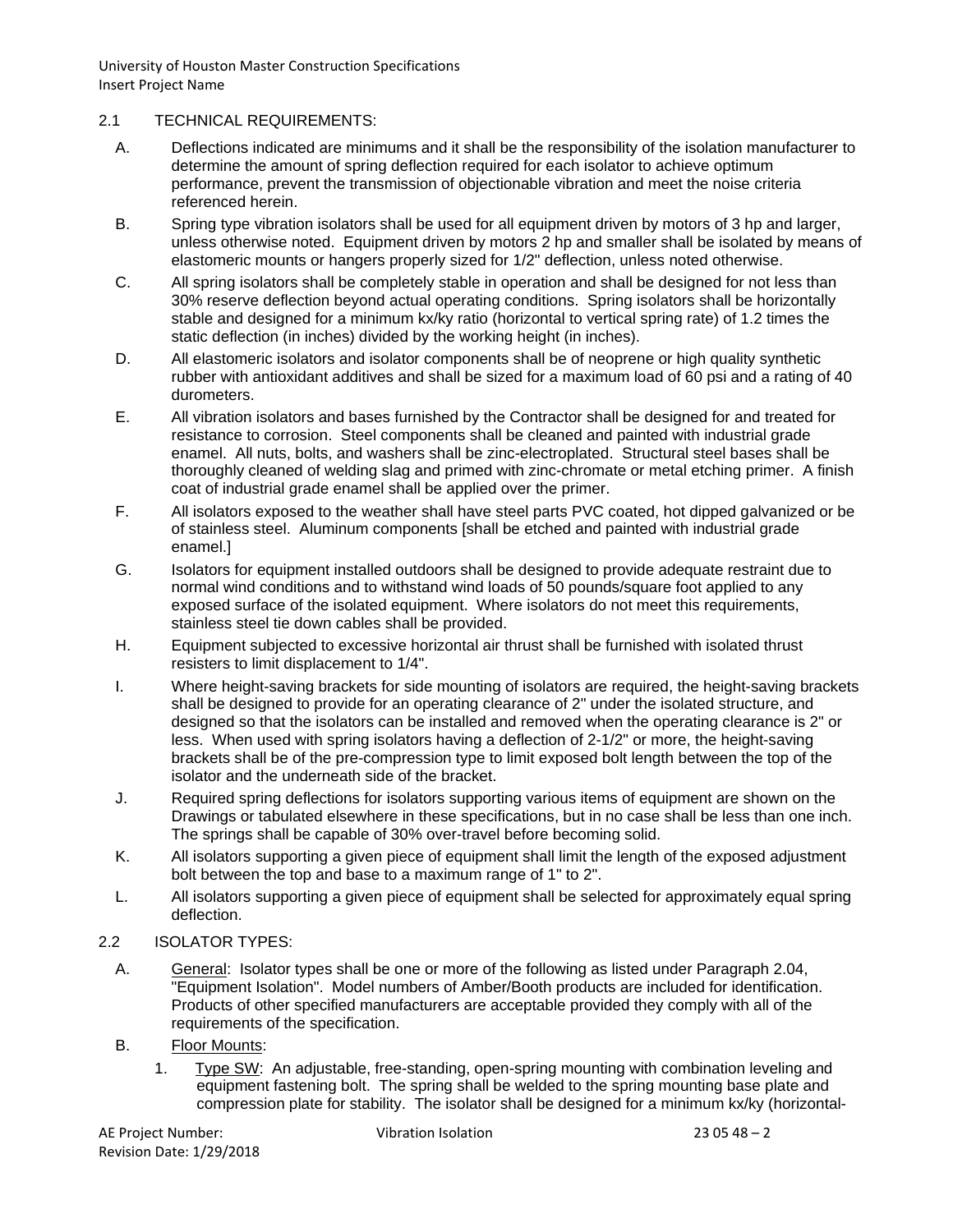to-vertical spring rate) of 1.2 times the static deflection (in inches) divided by the working height (in inches). An elastomeric pad having a minimum thickness of 1/4" and sized for a maximum load of 60 psi with a rating of 40 durometers shall be bonded to the base plate. Nuts, adjusting bolts and washers shall be zinc-electroplated to prevent corrosion.

- 2. Type RSW: An adjustable, free-standing, enclosed spring mounting for integral mounting in a Type CPF base. The isolator shall be designed for a minimum kx/ky (horizontal-to-vertical spring rate) of 1.2 times the static deflection (in inches) divided by the working height (in inches). An elastomeric pad having a minimum thickness of 1/4" and sized for a maximum load of 60 psi with a rating of 40 durometers shall be bonded to the spring base plate. Nuts, bolts and washers shall be zinc electroplated to prevent corrosion. Isolators shall have a steel semihousing with built-in height saving bracket for recessing into a concrete pouring form (CPF) concrete inertia block for side access. Brackets for use with isolators having 2.5 deflection or greater shall be of the precompression type to limit exposed bolt length.
- 3. Type XL: An aluminum-housed, adjustable spring mounting having telescoping top and bottom sections separated by resilient elastomeric inserts to limit horizontal motion. Steel or cast iron housings may be used if they are hot-dip galvanized after fabrication. The isolator shall be designed for a minimum kx/ky (horizontal-to-vertical spring rate) of 1.2 times the static deflection (in inches) divided by the working height (in inches). An elastomeric pad having a minimum thickness of 1/4" and sized for a maximum load of 60 psi with a rating of 40 durometers shall be bonded to the base plate. Nuts, adjusting bolts, and washers shall be zinc-electroplated to prevent corrosion.
- 4. Type RVD: An elastomeric mounting having a steel base plate with mounting holes and a threaded insert at top of the mounting for attaching equipment. All metal parts shall be completely embedded in the elastomeric material. Mountings shall be designed for approximately 1/2" deflection.
- 5. Type SP-NRE: A pad type mounting consisting of two layers of 3/8" thick ribbed or waffled elastomeric pads bonded to a 16 gauge galvanized steel separator plate. Pads shall be sized for approximately 20 to 40 psi load and a deflection of 0.12" to 0.16".
- 6. Type CT: An adjustable, open-spring isolator having one or more coil springs attached to the top compression plate and a base plate. The isolator shall be designed for a minimum kx/ky (horizontal-to-vertical spring rate) of 1.2 times the static deflection (in inches) divided by the working height (in inches). An elastomeric pad having a minimum thickness of 1/4" and sized for a maximum load of 60 psi with a rating of 40 durometers shall be bonded to the base plate. Nuts, adjusting bolts and washers shall be zinc-electroplated to prevent corrosion. The spring assembly shall be removable and shall fit within a welded steel enclosure consisting of a top plate and rigid lower housing, which serves as a blocking device during installation. Isolated restraining bolts which shall not be engaged during normal operation shall connect the top plate and lower housing to prevent the isolated equipment from rising when drained of water.
- 7. Type TRK: A set (two or more) of spring thrust resisting assemblies each consisting of a coil spring, spring retainer, isolation washer, steel washer, angle mounting brackets, and neoprene tubing for isolating thrust resister rod at fan discharge or suction.

## C. Hangers:

- 1. Type BS: A spring hanger consisting of a rectangular steel box capable of 200% minimum overload without visible deformation, coil spring, spring retainers, neoprene impregnated fabric washer and steel washer.
- 2. Type BSR: A combination spring and elastomeric hanger consisting of a rectangular steel box capable of 200% minimum overload without visible deformation, one inch (1") deflection coil spring, spring retainers and elastomeric mounting designed for approximately 1/2" deflection, 1-1/2" total deflection.
- 3. Type PBS: A spring hanger consisting of a rectangular steel box capable of 200% minimum overload without visible deformation with the addition of a load transfer plate to hold the equipment or piping at a fixed elevation during installation and to permit transferring the load to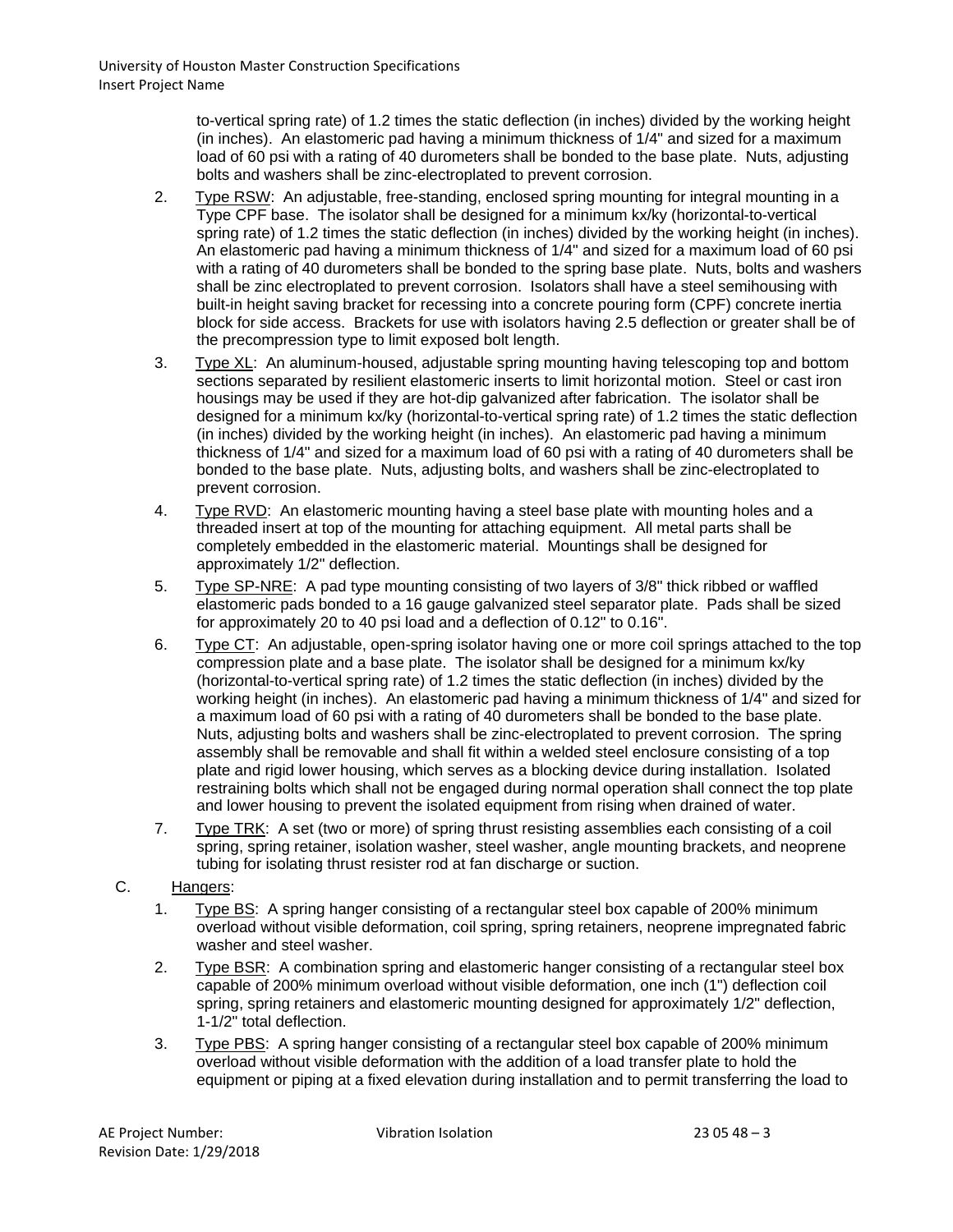> the spring after installation, a coil spring, spring retainers, neoprene impregnated fabric washer and steel washer.

- 4. Type PBSR: A combination spring and elastomeric hanger consisting of a rectangular steel box capable of 200% minimum overload without visible deformation, with the addition of a load transfer plate to hold the equipment or piping at a fixed elevation during installation and to permit transferring the load to the spring after installation, a 2" deflection coil spring, spring retainers and elastomeric mounting designed for approximately  $1/2$ " deflection,  $2-1/2$ " total deflection.
- 5. Type BRD: An elastomeric hanger consisting of a rectangular steel box capable of 200% minimum overload without visible deformation and an elastomeric isolation element. The elements shall be designed for approximately 1/2" deflection.
- D. Base Types:
	- 1. Type HKP: A concrete equipment housekeeping pad as specified in Section 230300, "Basic Materials and Methods".
	- 2. Type CPF: A concrete inertia base, consisting of perimeter steel concrete pouring form (CPF), with reinforcing bars and isolators welded in place. The perimeter steel members shall have a minimum depth of 1/12 of the longest span, but not less than 6" deep. The base shall be sized with a minimum overlap of 4" around the base of the equipment and, in the case of belt-driven equipment, 4" beyond the end of the drive shaft. Fan bases are to be supplied with NEMA standard motor slide rails. The bases for pumps shall be sized to support the suction elbow of end suction pumps and both the suction and discharge elbows of horizontal split-case pumps. The bases shall be T-shaped where necessary to conserve space. The CPF base shall be installed over a concrete equipment (housekeeping) pad as specified elsewhere in Division 23.
	- 3. Type RTIR: An extended aluminum rail base for rooftop air conditioning units consisting of a pair of weatherproofed aluminum rails for fastening to equipment and to the roof curb incorporating wind restraints and a continuous air and water seal which is protected from accidental puncture and direct sunlight by an aluminum weather shield. Rails shall incorporate nonadjustable Type SW spring isolators properly spaced around perimeter and sized for one inch (1") deflection. To prevent leaks, rails shall be factory-assembled (to the limits of freight carriers) and shipped as a one-piece unit.
	- 4. Type SR: A set (two or more) of structural steel channel or angle rails to which isolators are rigidly attached. Bolt holes shall be provided for bolting equipment to the rails. Isolators shall be spaced along the rails on sufficiently close centers to limit deflection of the rail to 1/360 of the unsupported span. Isolators shall be Type SW with vertical limit stops or Type RVD as specified.
	- 5. Type CURB An equipment roof curb as specified in Section 23 03 00.
- 2.3 FLEXIBLE PIPE CONNECTIONS:
	- A. General: Provide full line size flexible connectors at the suction and discharge connection to each **[chilled water and heating hot water pump]** to each **[domestic water]** pumping system **[in the Central Plant]**, on connections to air compressors**[, vacuum pumps]** and at other locations as shown on the Drawings. All connectors shall be suitable for use at the pressure and temperature encountered at point of operation. End fitting of connectors shall conform to pipe fitting types specified elsewhere.
	- B. Water Service:
		- 1. Flanged (2-1/2" and Larger), Amber/Booth Type 2800 a flanged spherical arch rubber expansion joint constructed of molded reinforced neoprene with integral steel floating flanges, suitable for pressures up to 220 psi (4 to 1 safety factor) and temperatures up to **[220°F]**. Connectors shall have minimum movement capability of compression, 1/2" lateral and 15 degrees angular. Spring loaded control units shall be furnished for sizes up through 8" to limit thrust elongation to 3/8". For 10" and larger the control rods shall be fitted with neoprene bushings for isolation.
		- 2. Threaded (2" and Smaller), Amber/Booth Type 2655 a double spherical rubber hose connector, minimum 8" long, constructed of molded neoprene, nylon cord reinforced, with female pipe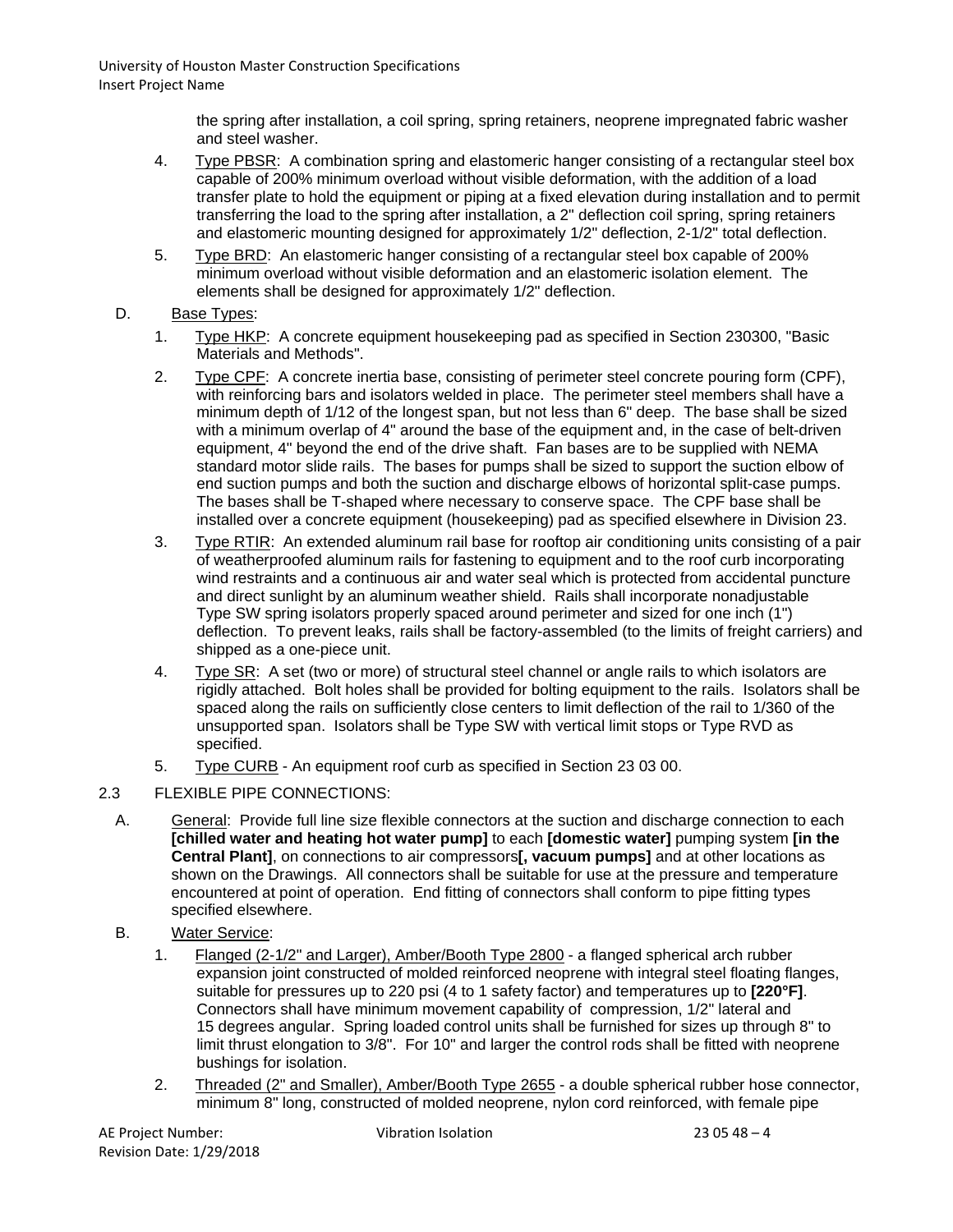unions at each end. Connectors shall have a minimum movement capability of 7/8" compression, 7/8" lateral, 1/4" extension and 45 degrees angular. Connectors shall be suitable for a maximum working pressure (4 to 1 safety factor) of 150 psi and 220°F.

- 3. **Grooved, Victaulic Style 77 Coupling: Use at least three couplings in series between vibration source and piping main headers, for vibration isolation. Use more than three couplings if necessary to obtain required total minimum movement. Install per Victaulic Publication TS-5000.]**
- C. Steam and Condensate Service:
	- 1. Flanged (2-1/2" and Larger), Amber/Booth Type SS-FP a flanged metal hose connector constructed of stainless steel hose and braid with carbon steel plate flanges. Minimum lengths shall conform to the following table:

| 4" and smaller     | 9" long  |
|--------------------|----------|
| 5" and 6" diameter | 11" long |
| 8" diameter        | 12" long |
| 10" diameter       | 13" long |

- 2. Threaded (2" and smaller), Amber/Booth Type SS-PM a metal hose connection constructed of stainless steel hose and braid with carbon steel NPT threaded end fittings. Minimum lengths shall conform to the following:
	- a. 1-1/2" diameter (and smaller) x 10" long.
	- b. 2" x 12" long.
	- c. 2-1/2" x 13" long.
- D. Air Compressor **[and Vacuum Pump]** Service:
	- 1. Flanged, Type SS-FP (Special): A flanged metal hose connector constructed of stainless steel hose and braid with carbon steel plate flanges. Connector shall be double braided with a minimum live length equal to four times the diameter. Connector shall be installed with the long axis perpendicular to the motion to be absorbed.
	- 2. Threaded, Type SS-PM (Special): A metal hose connector constructed of stainless steel hose and braid with carbon steel NPT threaded end fittings. Connector shall be double braided and have a minimum live length equal to four times the diameter. Connector shall be installed with the long axis perpendicular to the motion to be absorbed.

## 2.4 EQUIPMENT ISOLATION:

## **[verify requirements refer to chart in GUIDE spec book]**

| <b>ISOLATOR EQUIPMENT</b>                                               | <b>MINIMUM</b><br><b>TYPE</b> | <b>BASE</b><br><b>DEFLECTION</b> | <b>TYPE</b>              |  |
|-------------------------------------------------------------------------|-------------------------------|----------------------------------|--------------------------|--|
| Air Handling Units [*]<br>Floor Mounted:<br>Up to 15 hp<br>20 hp & Over | [SW] [XL]<br>[SW] [XL]        | [2.0] [1.0]<br>$[2.5]$ $[2.0]$   | <b>HKP</b><br><b>HKP</b> |  |
| Suspended:<br>Up to 15 hp<br>20 hp & Over                               | [PBSR] [BSR]<br><b>PBSR</b>   | [2.0] [1.5]<br>[2.5] [2.0]       |                          |  |
| Roof Mounted:                                                           | <b>SW</b>                     | 1.0                              | <b>RTIR</b>              |  |
| Fan Coil Units [and fan-<br>powered HVAC Terminal<br>units] (Suspended) | <b>BRD</b>                    | 0.5                              |                          |  |
| AE Project Number:                                                      | Vibration Isolation           |                                  | $230548 - 5$             |  |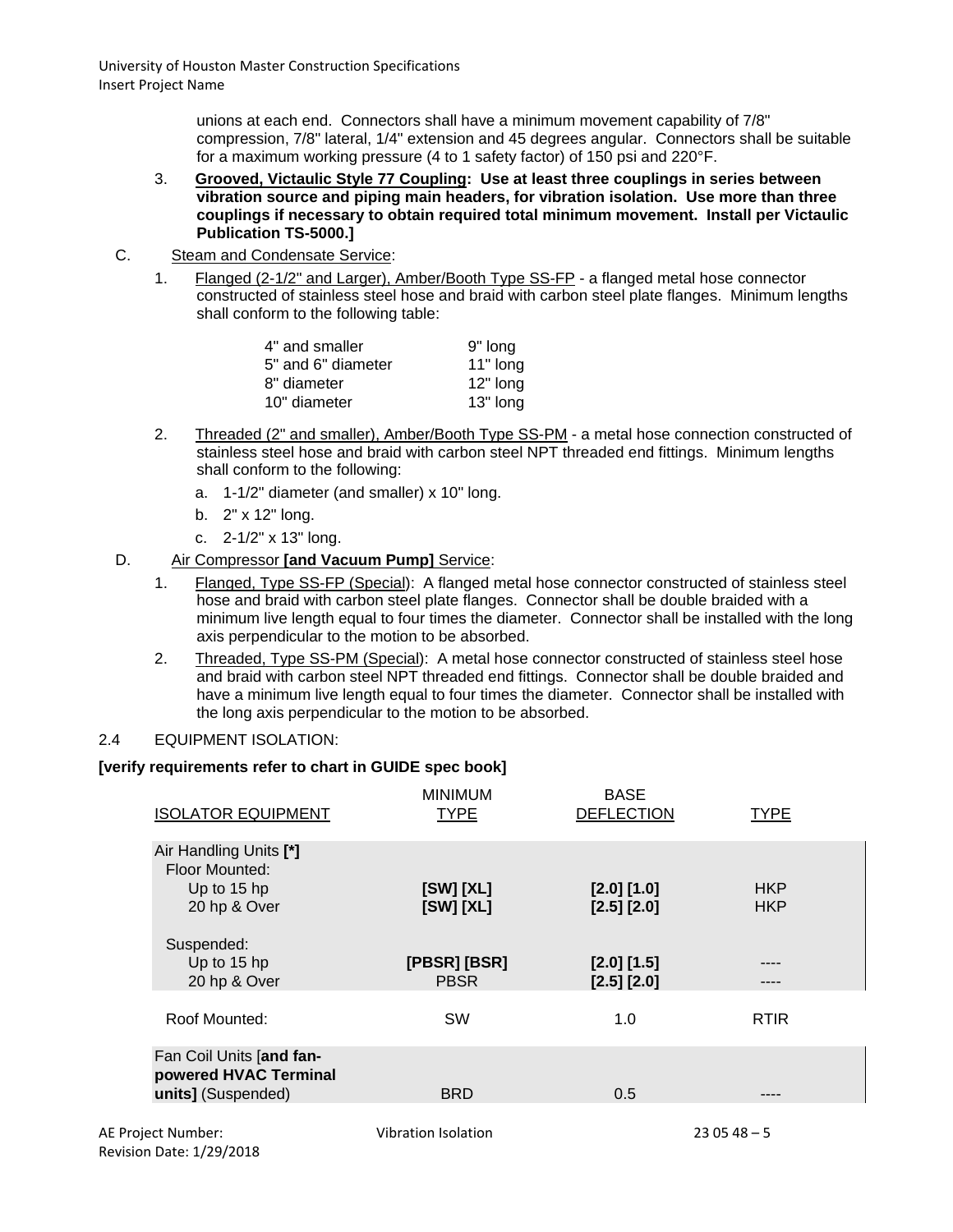| Ceiling Mounted A/C Units                                                                       | <b>BRD</b>                  | 0.5                                |                          |
|-------------------------------------------------------------------------------------------------|-----------------------------|------------------------------------|--------------------------|
| <b>Electronic Air Cleaners</b>                                                                  | <b>BRD</b>                  | 0.5                                |                          |
| Fans<br>Centrifugal - Floor Mounted                                                             |                             |                                    |                          |
| Up to 15 hp<br>20 hp & Over                                                                     | [RSW] [SW]<br>[RSW] [SW]    | [2.5] [1.5]<br>2.5                 | <b>HKP</b><br>CPF/HKP    |
| Centrifugal - Suspended                                                                         |                             |                                    |                          |
| Up to 15 hp<br>20 hp & Over                                                                     | [PBSR] [BSR]<br><b>PBSR</b> | [2.0] [1.5]<br>$[2.5]$ $[2.0]$     | ----                     |
| Axial Flow - Floor Mounted<br>Up to 15 hp<br>20 hp & Over                                       | [SW] [XL]<br>[RSW] [SW]     | [1.5] [1.0]<br>[3.5] [2.0]         | <b>HKP</b><br><b>HKP</b> |
| Axial Flow - Suspended                                                                          |                             |                                    |                          |
| Up to 15 hp<br>20 hp & Over                                                                     | [PBSR] [BSR]<br><b>PBSR</b> | [1.5] [1.0]<br>$[2.5]$ $[2.0]$     | ----<br>----             |
| Roof Mounted Fans                                                                               |                             | Isolators furnished with equipment |                          |
| In-line Pumps                                                                                   | None                        |                                    |                          |
| Floor Mounted HVAC Pumps**<br>Up to 5 hp<br>7-1/2 hp & Over                                     | ----                        |                                    | <b>HKP</b><br><b>HKP</b> |
| Packaged Domestic Water<br><b>Pumping System</b>                                                | SP-NRE                      | 0.15                               | <b>HKP</b>               |
| Floor Mounted HVAC Pumps***<br>Up to 5 hp<br>7-1/2 hp & Over                                    | <b>RSW</b><br><b>RSW</b>    | 1.0<br>[2.0] [1.5]                 | CPF/HKP<br>CPF/HKP       |
| Floor Mounted Plumbing [and<br><b>Fire Protection] Pumps</b>                                    | None                        |                                    | <b>HKP</b>               |
| Air Compressors                                                                                 | <b>RSW****</b>              | 1.5                                | <b>HKP</b>               |
| Air Dryer(s)                                                                                    | SP-NRE                      | 0.15                               | <b>HKP</b>               |
| [Medical] [Laboratory] Air Compressor(s)SP-NRE                                                  |                             | 0.15                               | <b>HKP</b>               |
| [Medical] [Laboratory] Vacuum Pump(s)SP-NRE                                                     |                             | 0.15                               | <b>HKP</b>               |
| <b>Refrigeration Units</b><br><b>Hermetic Centrifugals</b><br><b>Reciprocating Centrifugals</b> | SP-NRE<br>SP-NRE            | 0.15<br>0.15                       | <b>HKP</b><br><b>HKP</b> |
| <b>Boilers</b>                                                                                  |                             |                                    | <b>HKP</b>               |
| <b>Cooling Towers</b><br>AE Project Number:<br>Revision Date: 1/29/2018                         | Vibration Isolation         |                                    | $230548 - 6$             |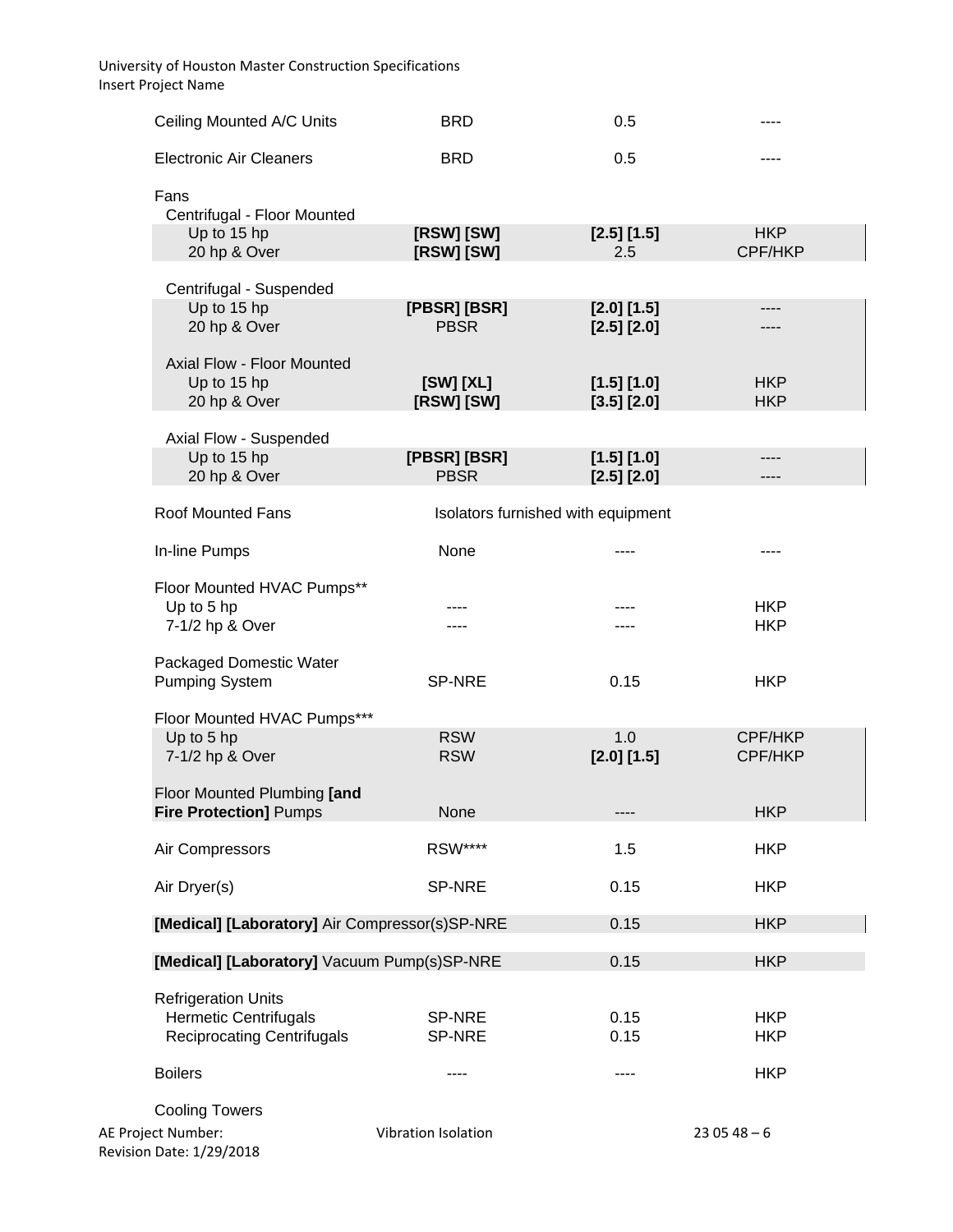| Up to 500 Tons<br>Over 500 Tons                                                      | СT<br>СT     | 3.0<br>4.5  | [Structural Steel<br>Base by G.C. Refer<br>to Structural<br>Drawings.] |
|--------------------------------------------------------------------------------------|--------------|-------------|------------------------------------------------------------------------|
| Air Cooled Condensing Units<br>Roof Mounted<br>Up to 5 Tons<br>7-1/2 Tons to 20 Tons | SP-NRE<br>CТ | 0.15<br>1.0 | <b>CURB</b><br><b>CURB</b>                                             |
| Computer Room A/C Units                                                              |              |             | Direct mount with<br>neoprene gasket                                   |
| <b>Water Heaters</b>                                                                 |              |             | HKP                                                                    |

\* SP-NRE with 0.15" deflection for internally isolated air handling units in the mechanical rooms.<br>\*\* For pumps installed in the Central Plant.

- \*\*\* For pumps installed in the Mechanical Penthouse.<br>\*\*\*\* PRAIRE with 0.15" deflection for air compressors is
- SP-NRE with 0.15" deflection for air compressors installed in the Central Plant.

#### 2.5 PIPING ISOLATION:

#### **[Select one of the following]**

**A. General: All pumped water and refrigerant piping 1-1/2" and larger within mechanical equipment rooms and 2" and larger outside mechanical equipment rooms shall be isolated by means of spring type vibration isolation hangers or floor mounts as may be required to create the effect of a completely floating system. Steam piping 1-1/2" and larger connected to isolated equipment shall be isolated for a distance of 50'. Isolators for equipment are described elsewhere in this specification. It shall be the responsibility of the vibration isolation manufacturer to coordinate the selection of piping supports with equipment supports to provide for a carefully engineered isolation system designed to accommodate expansion and contraction while isolating and supporting the pipe and equipment.]**

## **[or]**

- **B. General: Isolate all pumped water, steam condensate and refrigerant piping 1-1/2" and larger within each mechanical equipment room, and for a distance of not less than 50'from motor driven equipment to which the piping is connected. Use type PBS isolators for the first two hangers adjacent to isolated equipment and for all piping 8" and larger. Use Type BS isolators for all other hangers. Floor supported piping shall be isolated with Type SW isolators. The first two isolators adjacent to equipment shall have a deflection equal to the equipment isolation, but not to exceed 2.0"; the remaining isolators shall be sized for 3/4" deflection. Install full line size flexible pipe connectors at the suction and discharge connection of each pump and at the inlet and outlet of each condenser and chiller.]**
- C. Riser Diagrams: The vibration isolation manufacturer shall prepare and submit riser diagrams for approval. These diagrams shall show anticipated vertical expansion and contraction of various segments of the piping and spring deflection changes. Wall sleeves for take-offs from risers shall be sized for insulation O.D. plus two times these anticipated movements to prevent binding. If flexible connectors or expansion loops to relieve stress are required in the riser system, they shall be furnished whether shown or not at no expense to the Owner or Engineer. Type and design shall be submitted to the Engineer for approval. Submittal data shall include certification that the riser system has been examined for excessive stresses and that none will exist in the design proposed when installed in accordance with submittals and these specifications.
- D. Diesel engine exhaust piping and mufflers shall be isolated using spring isolators sized for twice the calculated system expansion.
- E. Condenser water system shall be rigidly supported with flexible connections as shown.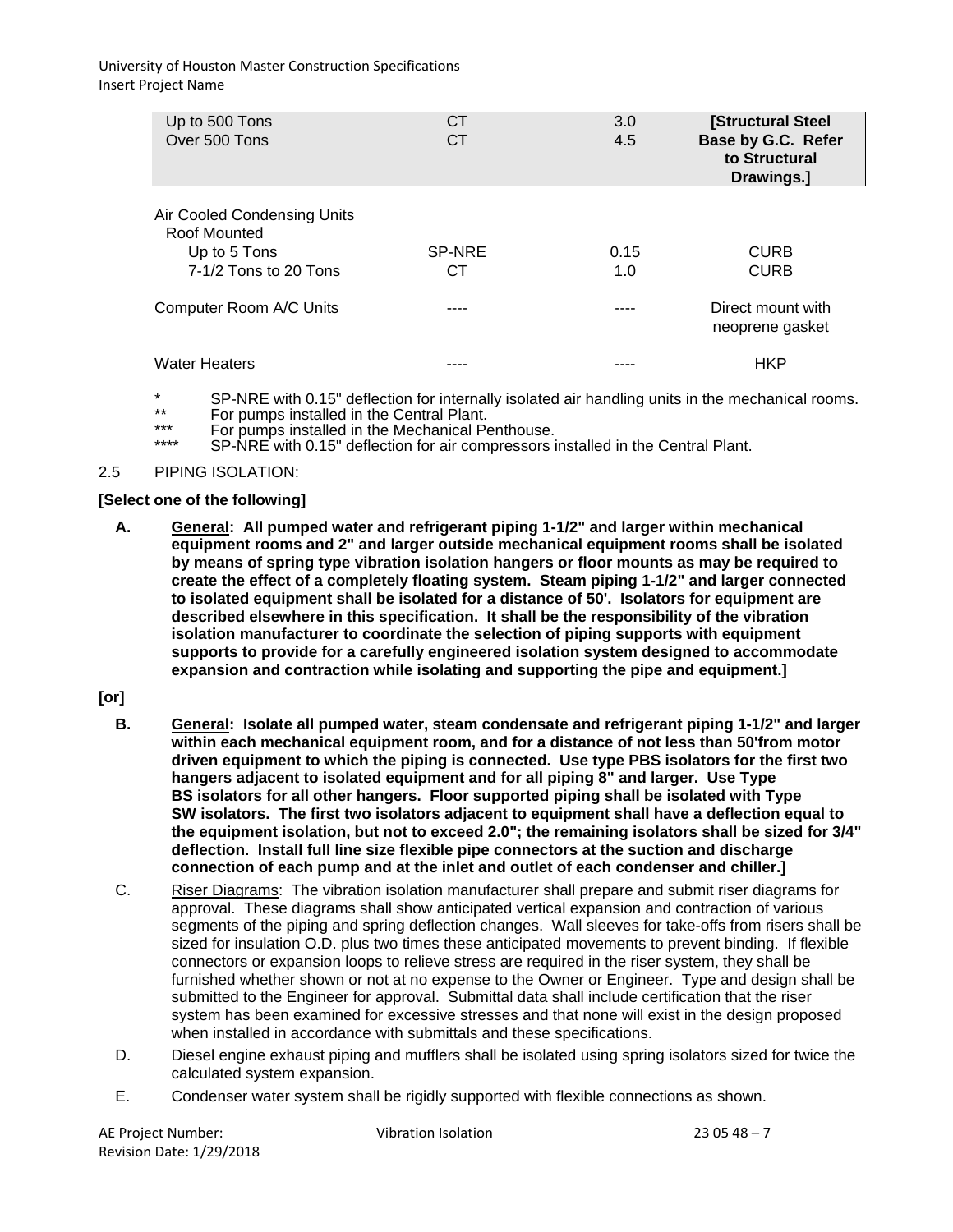- F. Steam and steam condensate piping shall be rigidly supported on roller supports with rigid anchors to structure where shown or required.
- G. All horizontal runs of refrigerant piping 1-1/4" and smaller within the building shall be suspended using Amber/Booth Type HRD-1-A or approved equal rubber-in-shear isolators to prevent compressor noise from being transmitted to the building construction.]
- H. Domestic water[, laboratory gas piping] [,medical gas piping] and fire protection systems shall be rigidly supported with flexible connections as shown or specified.]
- I. Expansion loops and flexible connectors shown on the plans may be omitted provided analysis shows that the piping and equipment connections are not overstressed by their removal. Calculations showing the resultant stress shall be submitted to the Engineer for approval prior to omission of loops and connectors.
- J. Technical Requirements:
	- 1. Hangers for horizontal piping shall be installed at regular intervals as specified in Section 230300, "Basic Materials and Methods". Isolated pipe risers up to 16" shall be supported at intervals of every third floor of the building and every second floor for risers 18" and larger.
	- 2. The first two piping supports away from any given piece of equipment to which piping is connected shall be selected for an operating spring deflection equal to that specified for the equipment isolators, but not to exceed 2". All other supports for horizontal piping shall have a minimum operating deflection of 3/4" with capability of 50% additional travel-to-solid. To prevent excessive transfer of piping load from floor to floor, all riser support springs shall have a deflection capability of four times the expansion or contraction to be accommodated by the support with the additional run-out capability to absorb the movement.
	- 3. **Provide Amber/Booth Type 301 or equal acoustic seals where isolated piping passes through nonfire rated wall, ceiling or floor openings from equipment rooms into adjoining occupied spaces and for all piping in [ The acoustic seals shall consist of an S-shaped molded synthetic rubber seal attached with stainless steel clamps to the pipe wall sleeves and to carrier piping. The wall sleeves shall be two pipe sizes larger than the insulated carrier piping.**
- K. **Isolator Types:** Piping system vibration isolators shall be as follows:
	- 1. Type PBS for first two hangers in horizontal piping adjacent to isolated equipment and for all hangers on 8" and larger pipe, except the first two hanger points adjacent to riser shall be Type BS.
	- 2. Type BS for remaining hangers in horizontal piping.
	- 3. Type SW for pipe risers. Isolator base plates shall be provided with holes for bolting and isolation grommets.
	- 4. Type SW for floor supports except Type CT for first floor support adjacent to equipment isolated on CT isolators.
- 2.6 DUCTWORK ISOLATION:
	- A. General: [Rigidly support all ductwork with flexible duct connections at equipment.] [Isolate all high pressure ductwork within each equipment room and to a minimum of 50'from fan with Type BS hangers or SW floor supports, properly sized for 3/4" deflection.]

## **PART 3 - EXECUTION**

- 3.1 PERFORMANCE OF ISOLATORS:
	- A. General: Comply with the minimum static deflections recommended by the American Society of Heating, Refrigerating and Air Conditioning Engineers including the definitions of critical and noncritical locations, for the selection and application of vibration isolation materials and units as indicated.
	- B. Manufacturer's Recommendations: Except as otherwise indicated, comply with manufacturer's instructions for selection and application of vibration isolation materials and units.
- 3.2 INSTALLATION:

AE Project Number: Vibration Isolation 23 05 48 – 8 Revision Date: 1/29/2018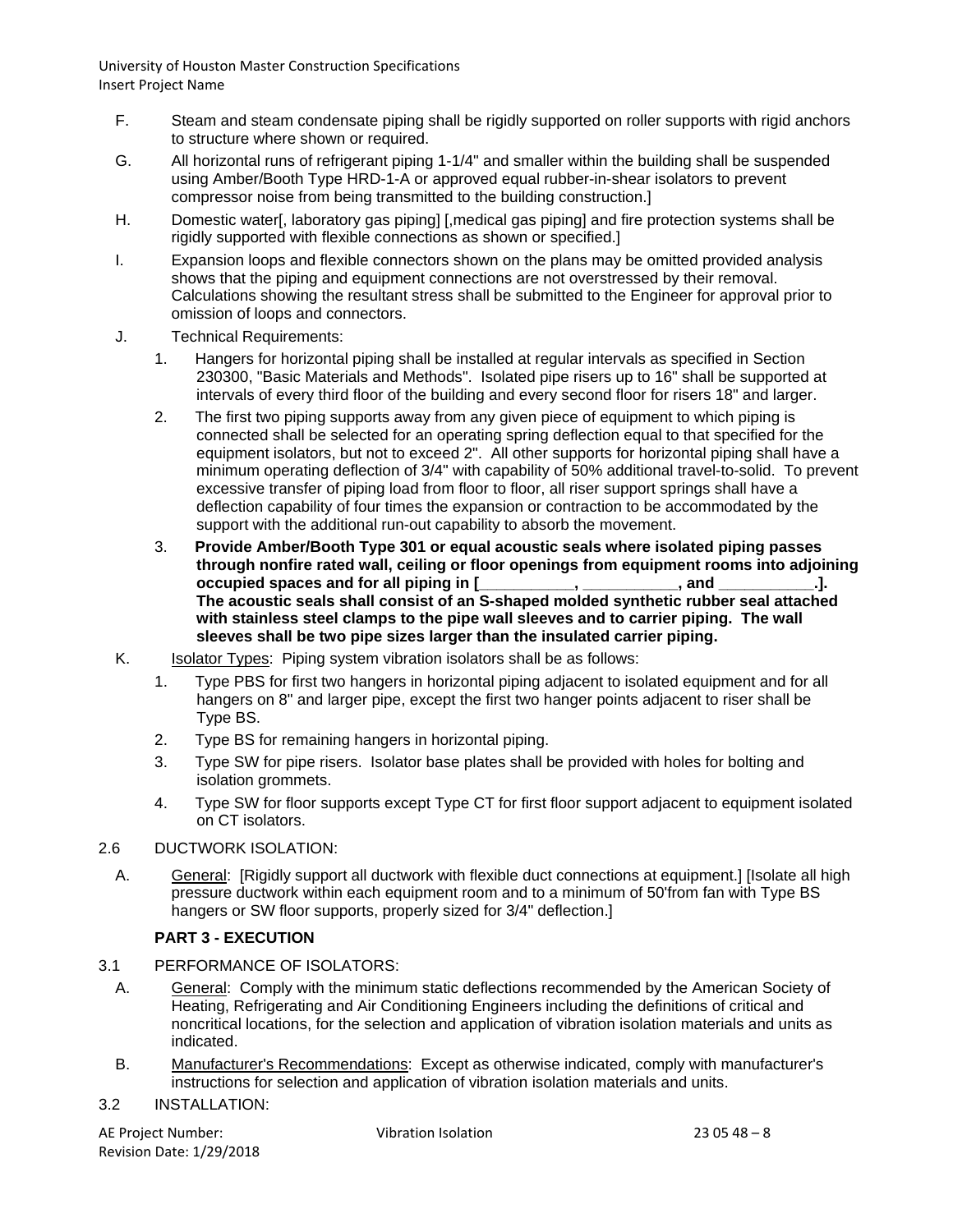- A. General: Except as otherwise indicated, comply with manufacturer's instructions for the installation and load application of vibration isolation materials and units. Adjust to ensure that units do not exceed rated operating deflections, do not bottom out under loading, and are not short circuited by other contacts or bearing points. Remove space blocks and similar devices (if any) intended for temporary protection against overloading during installation.
- B. Secure Attachment: Anchor and attach units to substrate and equipment for secure operation, to prevent displacement by normal forces.
- C. Adjustment: Adjust leveling devices to distribute loading uniformly onto isolators. Shim units where leveling devices cannot be used to distribute loading properly.
- D. Base Frames: Install inertia base frames on isolator units so a 2" (minimum) clearance below base will result when frame is filled with concrete and supported equipment has been installed and loaded for operation.
- E. Isolation Hangers: Locate isolation hangers as near the overhead support structure as possible.
- F. Welding: Weld riser isolator units in place to prevent displacement from loading and operations.
- G. Airtight Connections: Bond flanges of flexible duct connectors to ducts and housings to provide airtight connections. Seal seams and penetrations to prevent air leakage.
- 3.3 EXAMINATION OF RELATED WORK:
	- A. Examination and Reporting: Installer of vibration isolation work shall observe the installation of other work related to and connected to vibration isolation work. After completion of other related work (but before equipment start up), he shall furnish a written report to the Contractor, with copy to the Engineer, listing observed inadequacies for proper operation and performance of vibration isolation work. Report shall cover, but not necessarily be limited to, the following:
		- 1. Equipment installation (performed as work of other Sections) on vibration isolators.
		- 2. Piping connections including flexible connections.
		- 3. Ductwork connections including provisions for flexible connections.
		- 4. Passage of piping which is to be isolated through walls and floors.
	- B. Correction and Start-up: Do not start up equipment until inadequacies have been corrected in a manner acceptable to the vibration isolation installer.

## 3.4 DEFLECTION MEASUREMENTS:

- A. Report: Upon completion of vibration isolation work, prepare report showing measured equipment deflections for each major item of equipment as indicated. Submit all reports to the Engineer for final review.
- 3.5 FIELD SERVICES:
- A. Representative: The isolation materials manufacturer shall provide the services of an authorized representative to supervise and ensure correct installation of isolators and sound attenuation materials and proper adjustment of the isolators after installation. Upon completion of the installation and after the system is put into operation and before acceptance by the Owner, the **[authorized manufacturers representative] [Contractor shall provide the services of a qualified Vibration/Noise Consultant who]** shall make a final inspection and submit his report to the Architects and Engineers, in writing, certifying the correctness of the vibration isolation installation and compliance with approved submittal data. Any discrepancies or maladjustments found shall be so noted in the report and shall be corrected by the Contractor and accepted in writing by the **[authorized manufacturers representative] [Contractor's qualified Vibration/Noise Consultant].** Should any noise or vibration be objectionable to the Owner, Architect or Engineer, the **[Contractor shall provide the services of a qualified] [Contractor's qualified]** Vibration/Noise Consultant shall provide a field instrumentation test and at no cost to the Owner or Architect/Engineer. Any variation or noncompliance with these specification requirements is to be corrected by the installing contractor in an approved manner.
- 3.6 EQUAL LOADING:
	- A. General: All equipment installed on vibration isolation mountings shall be level after load is applied. Further, vibration isolation mountings shall be selected and installed to compensate for unequal